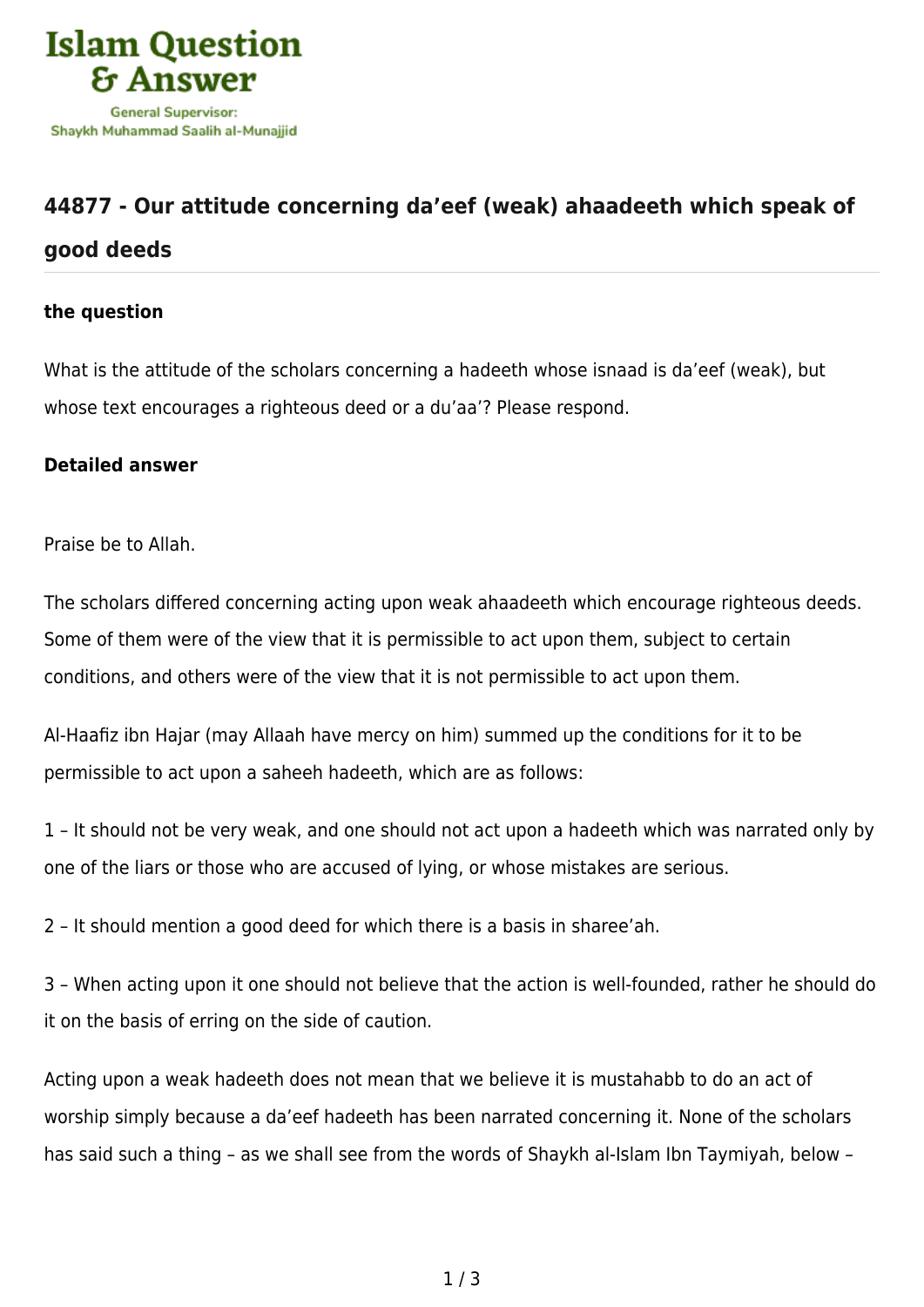

Shavkh Muhammad Saalih al-Munaiiid

rather what it means is that if it is proven that a certain act of worship is mustahabb because there is sound (saheeh) shar'i evidence – as in the case of qiyaam al-layl (supererogatory prayers at night), for example – then we find a da'eef hadeeth which speaks of the virtue of qiyaam al-layl, then there is nothing wrong with acting upon this weak hadeeth in that case. What is meant by acting upon it is narrating it in order to encourage people to do this act of worship, in the hope that the one who does it will earn the reward mentioned in the da'eef hadeeth, because acting on the weak hadeeth in this case will not lead to doing something that is forbidden in sharee'ah, such as saying that an act of worship is mustahabb that is not proven in sharee'ah. Rather, if he earns this reward all well and good, otherwise no harm is done.

Shaykh al-Islam Ibn Taymiyah (may Allaah have mercy on him) said in Majmoo' al-Fataawa, 1/250:

It is not permissible in Islam to rely on weak ahaadeeth that are neither saheeh nor hasan, but Ahmad ibn Hanbal and other scholars regarded it is permissible to narrate reports concerning righteous deeds which are not known to be proven, so long as they are not known to be lies, on the basis that if an action is known to be prescribed in Islam from shar'i evidence, and there is a hadeeth which is not known to be a lie, it is possible that the reward referred to in that weak hadeeth may be true. None of the imams said that it is permissible to regard something as obligatory or mustahabb on the basis of a weak hadeeth; whoever says that is going against scholarly consensus. It is permissible to narrate reports that are not known to be lies in order to encourage and warn people, but only with regard to matters where it is known that Allaah has encouraged or warned against them on the basis of other evidence the status of whose narrators is not unknown. End quote.

Abu Bakr ibn al-'Arabi said that it is not permissible to act on the basis of a weak hadeeth at all, whether with regard to virtuous deeds or otherwise… See Tadreeb al-Raawi, 1/252.

This is the view favoured by al-Albaani (may Allaah have mercy on him). See the introduction to